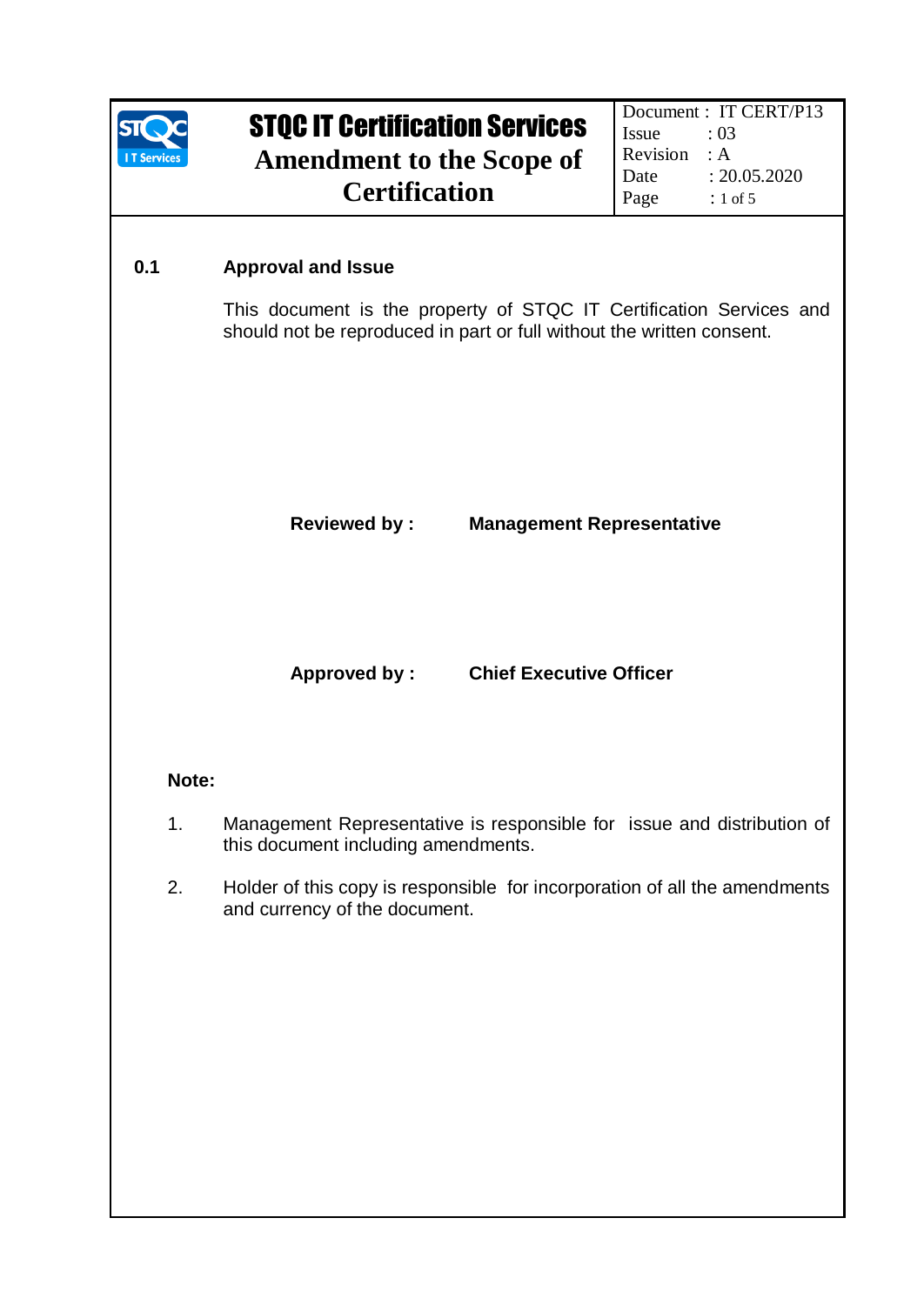

### **0.2 Amendment Record**

| Date of<br><b>Amendment</b> | <b>Nature of Amendment</b>                                                                                      | Page Ref.                              |
|-----------------------------|-----------------------------------------------------------------------------------------------------------------|----------------------------------------|
| 14-09-2007                  | <b>Condition for signing a</b><br>revised certification                                                         | $\overline{\mathbf{4}}$                |
| 02/12/2017                  | <b>Condition for revision of</b><br>scope to issue new<br>certificate now includes<br>revision in SOA as agreed | $\boldsymbol{4}$                       |
| 20.05.2020                  | <b>BCMS</b> added                                                                                               | At relevant<br>places                  |
|                             |                                                                                                                 |                                        |
|                             |                                                                                                                 |                                        |
|                             |                                                                                                                 |                                        |
|                             |                                                                                                                 |                                        |
|                             |                                                                                                                 |                                        |
|                             |                                                                                                                 |                                        |
|                             |                                                                                                                 |                                        |
|                             |                                                                                                                 |                                        |
|                             |                                                                                                                 |                                        |
|                             |                                                                                                                 |                                        |
|                             |                                                                                                                 | agreement included.<br>by Lead auditor |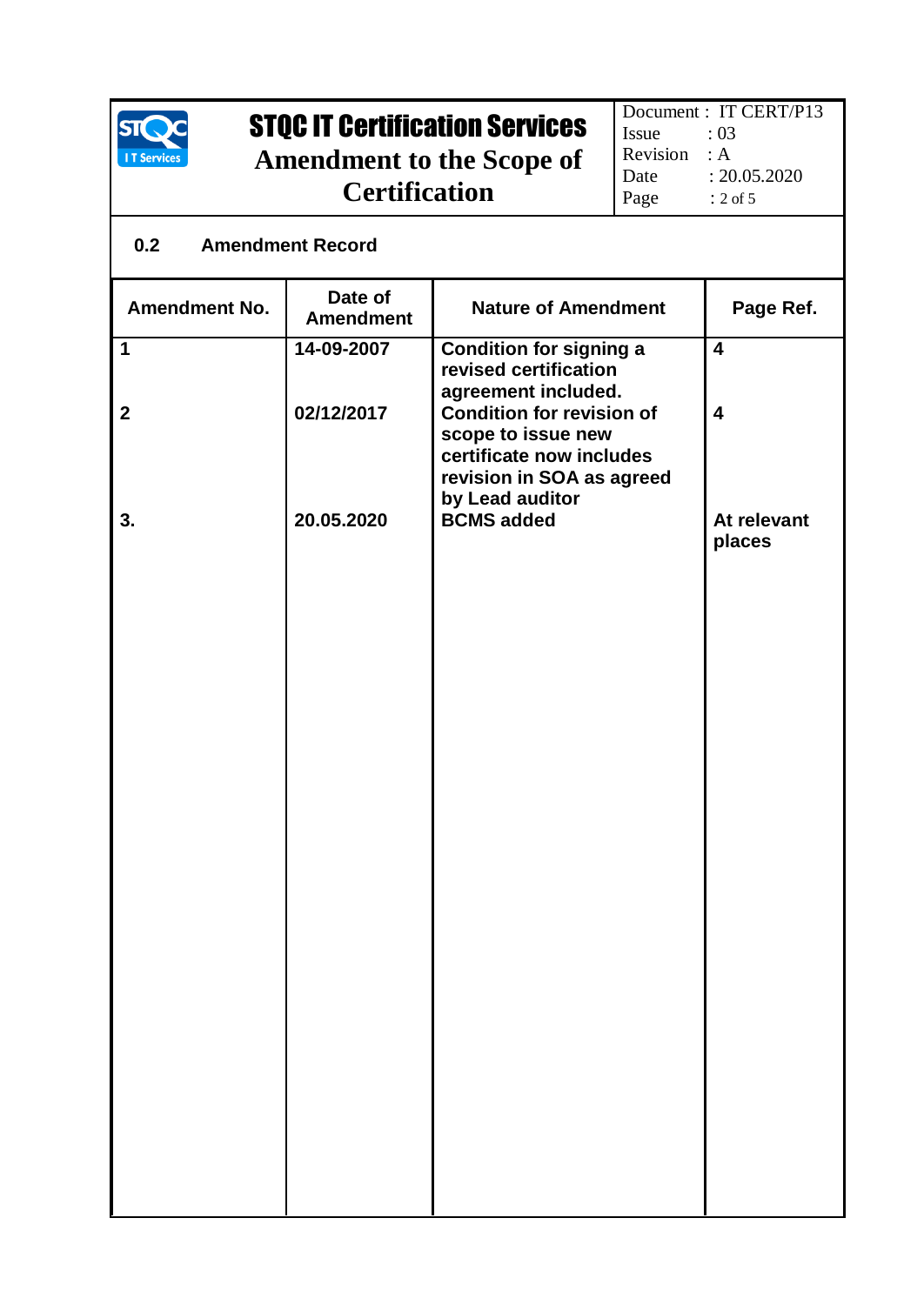

#### **1.0 Purpose and Scope**

- 1.1 The purpose of the procedure is to enable Certification Body to consider any amendment to Scope of Certificate of Registration already granted to a client.
- 1.2 The scope of this procedure covers any amendment to scope of certification : based on changes in Infrastructures Personnel or

#### **2.0 Responsibility**

| $\star$ | Operation Personnel at<br><b>Certification Body</b> | Responsible for all administrative<br>actions leading to an amendment |
|---------|-----------------------------------------------------|-----------------------------------------------------------------------|
| $\star$ | Certification<br>Committee                          | Responsible for advising CEO on<br>amendments                         |
| $\star$ | <b>Chief Executive</b>                              | Responsible for decision on                                           |

Officer (CEO) amendments

#### **3.0 Associated Document**

| ITCERT/D01            | - IT Cert Manual                         |
|-----------------------|------------------------------------------|
| ISMS, ITSMS, BCMS/D01 | - ISMS, ITSMS, BCMS Certification Manual |
| ISMS, ITSMS, BCMS/P01 | - Respective scheme application          |
| ITCERT/D06            | - Schedule of Charges                    |

#### **4.0 Definitions**

For the purpose of this document, the definitions contained in clause 1.3 of Doc. ITCERT/D01 shall apply.

#### **5.0 Resources**

For the purpose of the activities defined in this document, the personnel resources are identified in ITCERT/D03.

#### **6.0 Procedure**

- 6.1 Amendment to Scope of Certificate of Registration will be done:
	- At the request of a certified client
- 6.2 Following a request from a certified client for an amendment to the Scope of Certification (extension/reduction), operations' personnel at Certification Body.
	- Review the request to determine whether
		- a) It can be complied with straight away (in case of a request for reduction of scope)